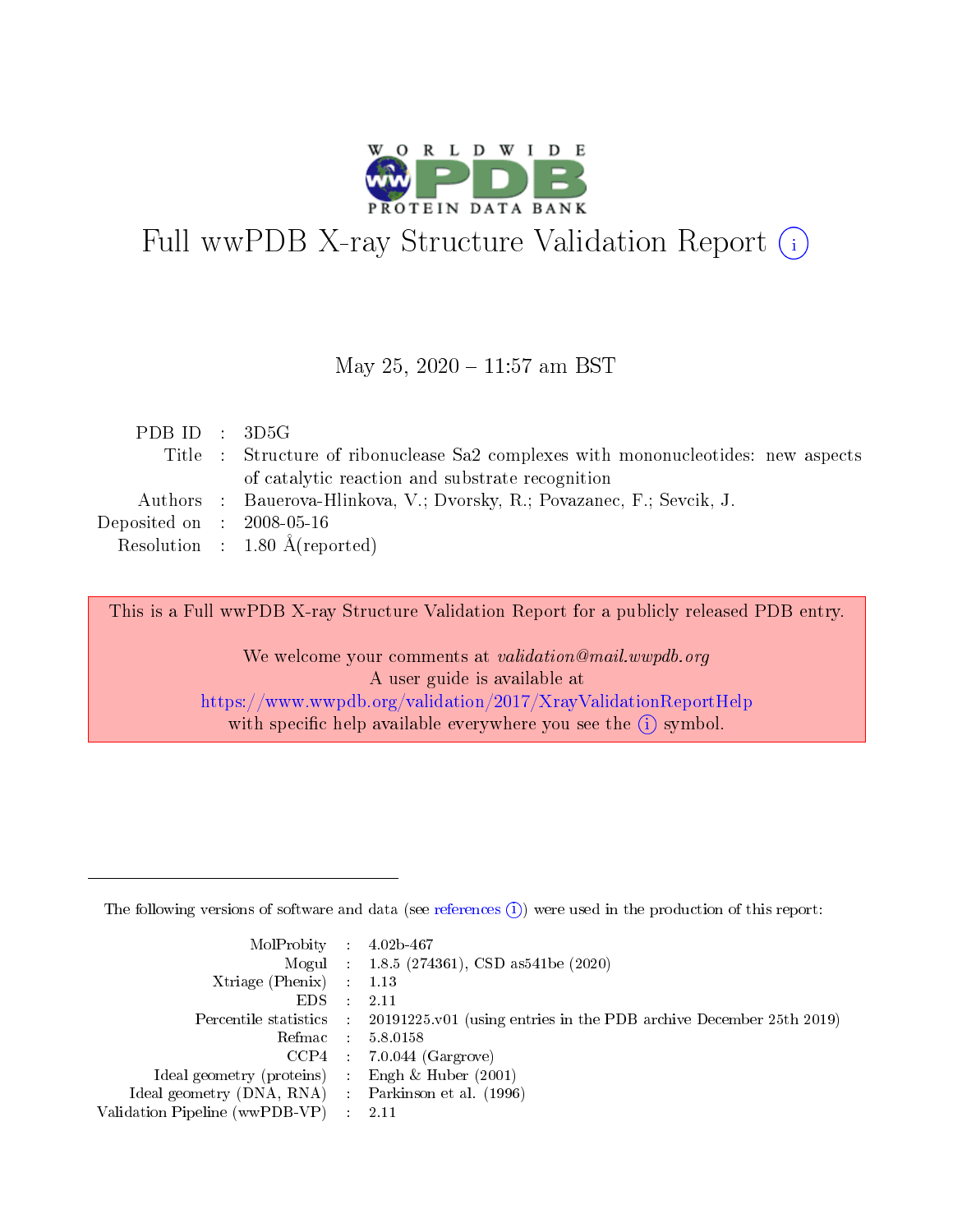## 1 [O](https://www.wwpdb.org/validation/2017/XrayValidationReportHelp#overall_quality)verall quality at a glance  $(i)$

The following experimental techniques were used to determine the structure: X-RAY DIFFRACTION

The reported resolution of this entry is 1.80 Å.

Percentile scores (ranging between 0-100) for global validation metrics of the entry are shown in the following graphic. The table shows the number of entries on which the scores are based.



| Metric                | Whole archive        | <b>Similar resolution</b>                                              |  |  |
|-----------------------|----------------------|------------------------------------------------------------------------|--|--|
|                       | $(\#\text{Entries})$ | $(\#\text{Entries},\,\text{resolution}\,\,\text{range}(\textup{\AA}))$ |  |  |
| $R_{free}$            | 130704               | $5950(1.80-1.80)$                                                      |  |  |
| Clashscore            | 141614               | 6793 $(1.80-1.80)$                                                     |  |  |
| Ramachandran outliers | 138981               | 6697 $(1.80-1.80)$                                                     |  |  |
| Sidechain outliers    | 138945               | 6696 (1.80-1.80)                                                       |  |  |
| RSRZ outliers         | 127900               | $5850(1.80-1.80)$                                                      |  |  |

The table below summarises the geometric issues observed across the polymeric chains and their fit to the electron density. The red, orange, yellow and green segments on the lower bar indicate the fraction of residues that contain outliers for  $>=3, 2, 1$  and 0 types of geometric quality criteria respectively. A grey segment represents the fraction of residues that are not modelled. The numeric value for each fraction is indicated below the corresponding segment, with a dot representing fractions <=5% The upper red bar (where present) indicates the fraction of residues that have poor fit to the electron density. The numeric value is given above the bar.

| $\bf{Mol}$ |          | $\vert$ Chain $\vert$ Length | Quality of chain |     |              |
|------------|----------|------------------------------|------------------|-----|--------------|
|            | $\Gamma$ | 07                           | 5%<br>75%        | 20% | . .          |
|            |          | 07                           | 8%<br>81%        | 16% |              |
|            |          | ת ר                          | 7%<br>75%        | 22% | $\cdot\cdot$ |

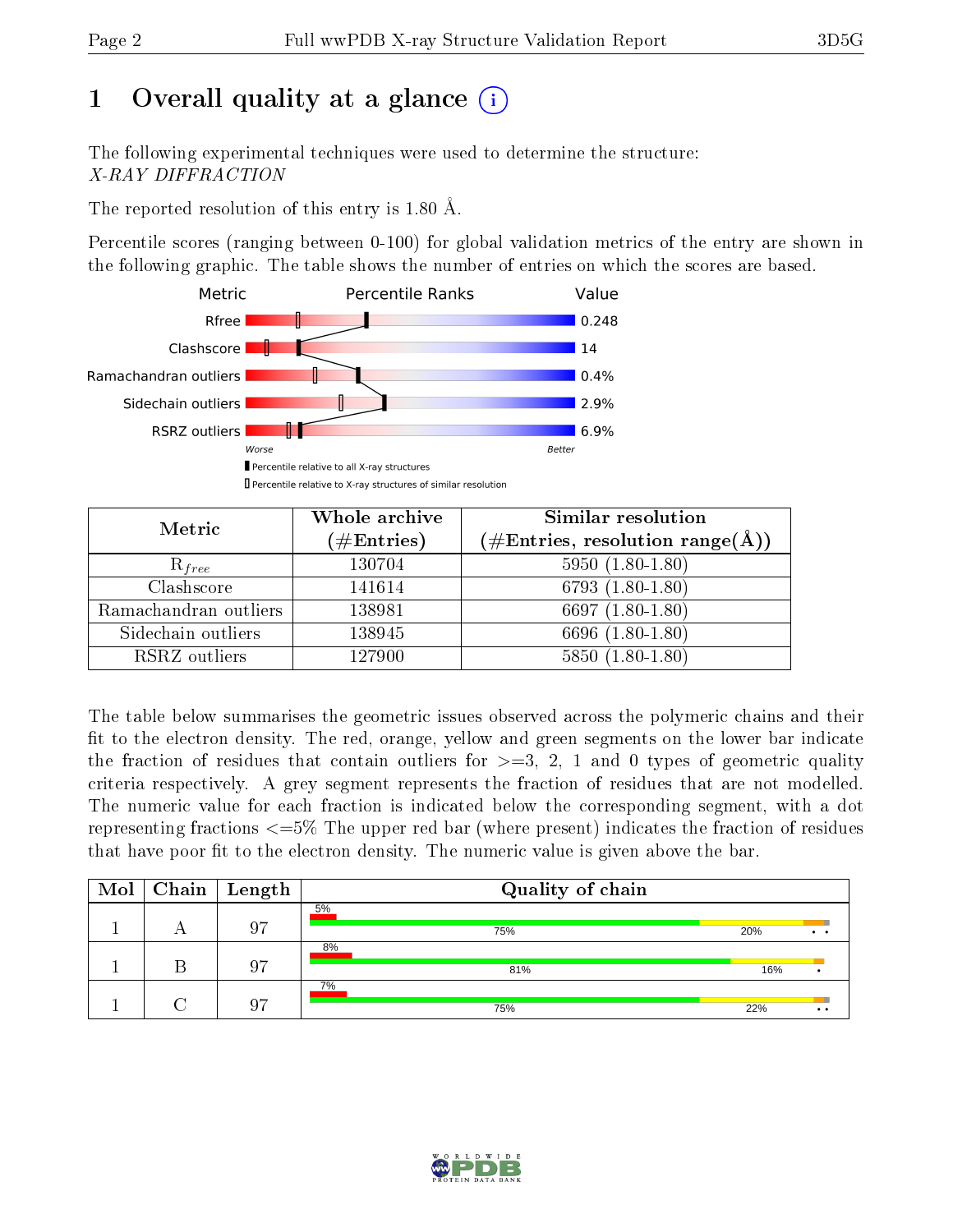## 2 Entry composition (i)

There are 3 unique types of molecules in this entry. The entry contains 2817 atoms, of which 0 are hydrogens and 0 are deuteriums.

In the tables below, the ZeroOcc column contains the number of atoms modelled with zero occupancy, the AltConf column contains the number of residues with at least one atom in alternate conformation and the Trace column contains the number of residues modelled with at most 2 atoms.

| Mol |    | Chain   Residues | Atoms          |                |                  |                  |                | $ZeroOcc$   AltConf   Trace |  |
|-----|----|------------------|----------------|----------------|------------------|------------------|----------------|-----------------------------|--|
|     |    | 96               | Total          | $\overline{C}$ | N                |                  |                |                             |  |
|     |    | 769              | 479            | 139            | 149              | -2               |                |                             |  |
|     |    | 97               | Total C N      |                |                  | $\left( \right)$ |                |                             |  |
|     |    |                  | 770            | 480            | 139              | 149              | $\overline{2}$ |                             |  |
|     | 96 | Total            | $\overline{C}$ | - N-           | $\left( \right)$ |                  |                |                             |  |
|     |    | 768              | 478            | 139            | 149              | $\mathbf{2}$     |                |                             |  |

Molecule 1 is a protein called Ribonuclease.

• Molecule 2 is SULFATE ION (three-letter code: SO4) (formula: O<sub>4</sub>S).



|  | Mol   Chain   Residues | Atoms       | $ZeroOcc$   AltConf |
|--|------------------------|-------------|---------------------|
|  |                        | $\rm Total$ |                     |

Molecule 3 is water.

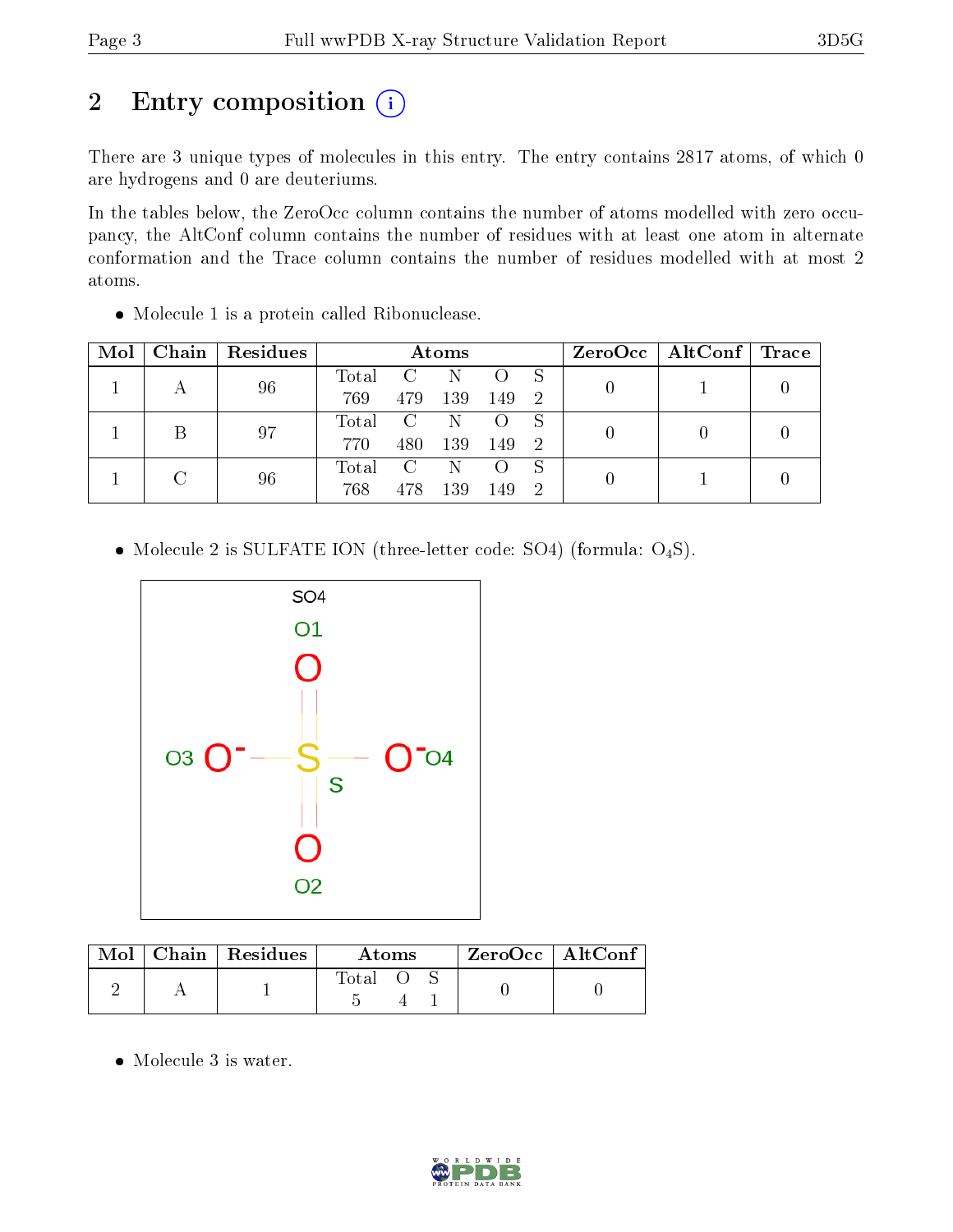|   |   | $Mol$   Chain   Residues | Atoms                                 | $ZeroOcc \mid AltConf$ |
|---|---|--------------------------|---------------------------------------|------------------------|
| 3 |   | 187                      | Total<br>$\overline{O}$<br>187<br>187 |                        |
| २ | В | 149                      | Total<br>- ()<br>149<br>149           |                        |
| २ |   | 169                      | Total<br>$\left($<br>169<br>169       |                        |

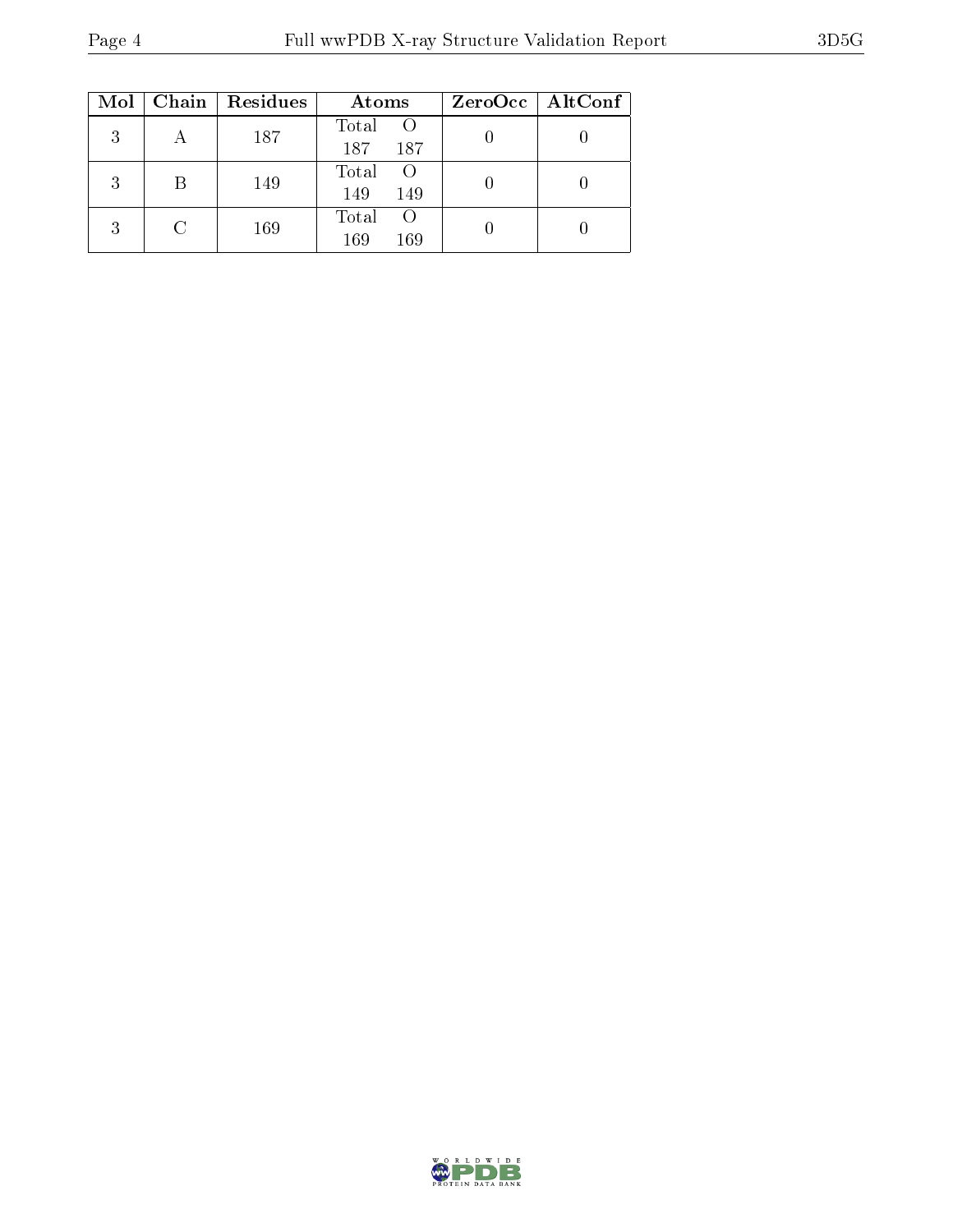## 3 Residue-property plots  $(i)$

These plots are drawn for all protein, RNA and DNA chains in the entry. The first graphic for a chain summarises the proportions of the various outlier classes displayed in the second graphic. The second graphic shows the sequence view annotated by issues in geometry and electron density. Residues are color-coded according to the number of geometric quality criteria for which they contain at least one outlier: green  $= 0$ , yellow  $= 1$ , orange  $= 2$  and red  $= 3$  or more. A red dot above a residue indicates a poor fit to the electron density (RSRZ  $> 2$ ). Stretches of 2 or more consecutive residues without any outlier are shown as a green connector. Residues present in the sample, but not in the model, are shown in grey.



• Molecule 1: Ribonuclease

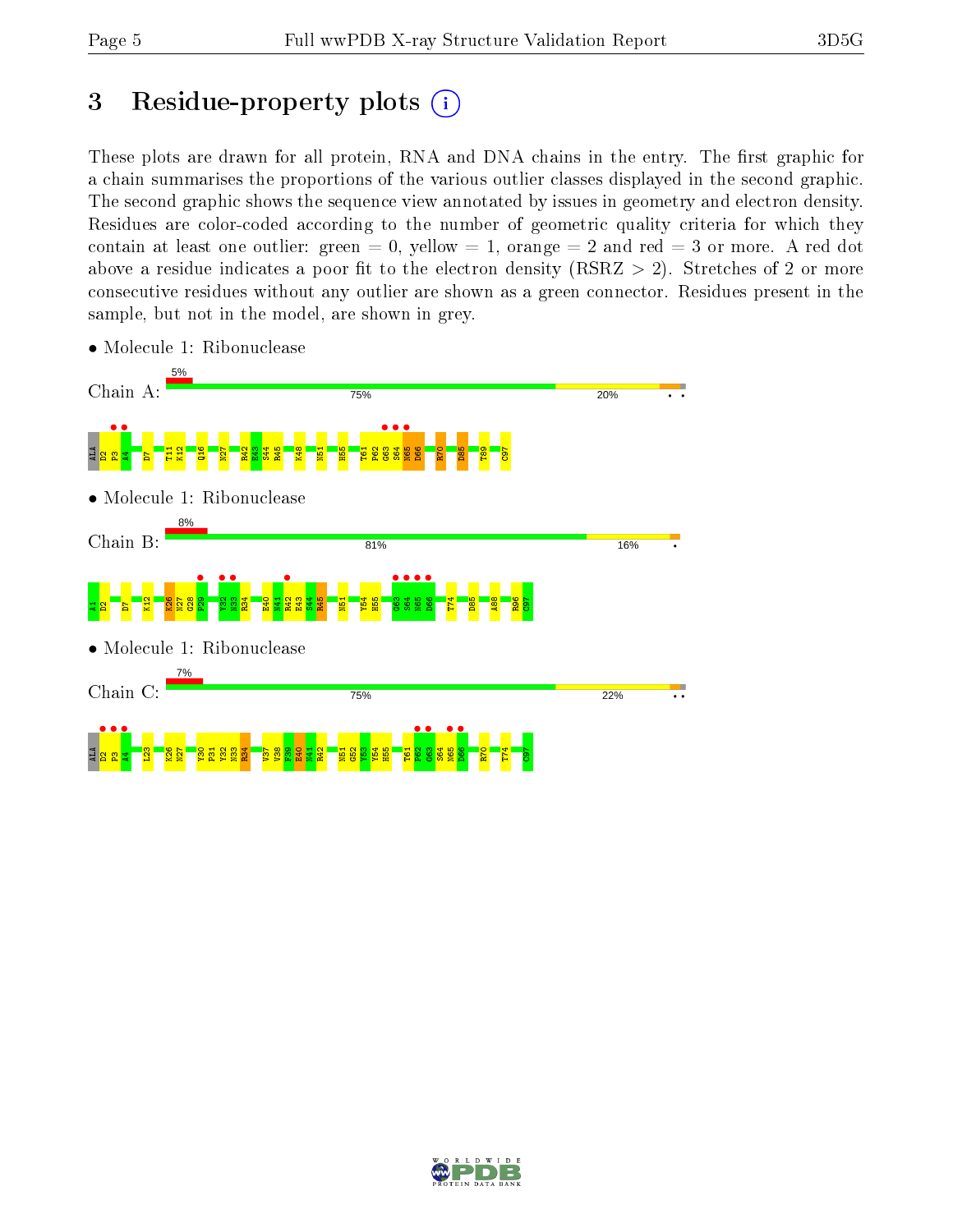### 4 Data and refinement statistics  $(i)$

| Property                                                             | Value                                                   | Source     |
|----------------------------------------------------------------------|---------------------------------------------------------|------------|
| Space group                                                          | C121                                                    | Depositor  |
| Cell constants                                                       | $100.66\text{\AA}$<br>67.67Å<br>$57.09\overline{\rm A}$ | Depositor  |
| a, b, c, $\alpha$ , $\beta$ , $\gamma$                               | $100.63^\circ$<br>$90.00^\circ$<br>$90.00^{\circ}$      |            |
| Resolution $(A)$                                                     | 11.98<br>$-1.80$                                        | Depositor  |
|                                                                      | 11.98<br>$-1.80$                                        | <b>EDS</b> |
| $\%$ Data completeness                                               | $97.5(11.98-1.80)$                                      | Depositor  |
| (in resolution range)                                                | $97.8(11.98-1.80)$                                      | <b>EDS</b> |
| $\mathrm{R}_{merge}$                                                 | 0.04                                                    | Depositor  |
| $\mathrm{R}_{sym}$                                                   | (Not available)                                         | Depositor  |
| $\langle I/\sigma(I) \rangle^{-1}$                                   | $3.83$ (at $1.80\text{\AA}$ )                           | Xtriage    |
| Refinement program                                                   | REFMAC 5.2.0019                                         | Depositor  |
|                                                                      | 0.174<br>0.243<br>$\overline{\mathcal{A}}$              | Depositor  |
| $R, R_{free}$                                                        | 0.181<br>0.248<br>$\mathcal{A}^{\pm}$                   | DCC        |
| $R_{free}$ test set                                                  | 1713 reflections $(5.02\%)$                             | wwPDB-VP   |
| Wilson B-factor $(A^2)$                                              | 22.8                                                    | Xtriage    |
| Anisotropy                                                           | 0.478                                                   | Xtriage    |
| Bulk solvent $k_{sol}(e/\mathring{A}^3)$ , $B_{sol}(\mathring{A}^2)$ | $0.42$ , 77.1                                           | <b>EDS</b> |
| L-test for $\overline{\text{twinning}}^2$                            | $< L >$ = 0.49, $< L^2 >$ = 0.32                        | Xtriage    |
| Estimated twinning fraction                                          | No twinning to report.                                  | Xtriage    |
| $\overline{F_o}, \overline{F_c}$ correlation                         | 0.95                                                    | <b>EDS</b> |
| Total number of atoms                                                | 2817                                                    | wwPDB-VP   |
| Average B, all atoms $(A^2)$                                         | 30.0                                                    | wwPDB-VP   |

Xtriage's analysis on translational NCS is as follows: The largest off-origin peak in the Patterson function is  $7.26\%$  of the height of the origin peak. No significant pseudotranslation is detected.

<sup>&</sup>lt;sup>2</sup>Theoretical values of  $\langle |L| \rangle$ ,  $\langle L^2 \rangle$  for acentric reflections are 0.5, 0.333 respectively for untwinned datasets, and 0.375, 0.2 for perfectly twinned datasets.



<span id="page-5-1"></span><span id="page-5-0"></span><sup>1</sup> Intensities estimated from amplitudes.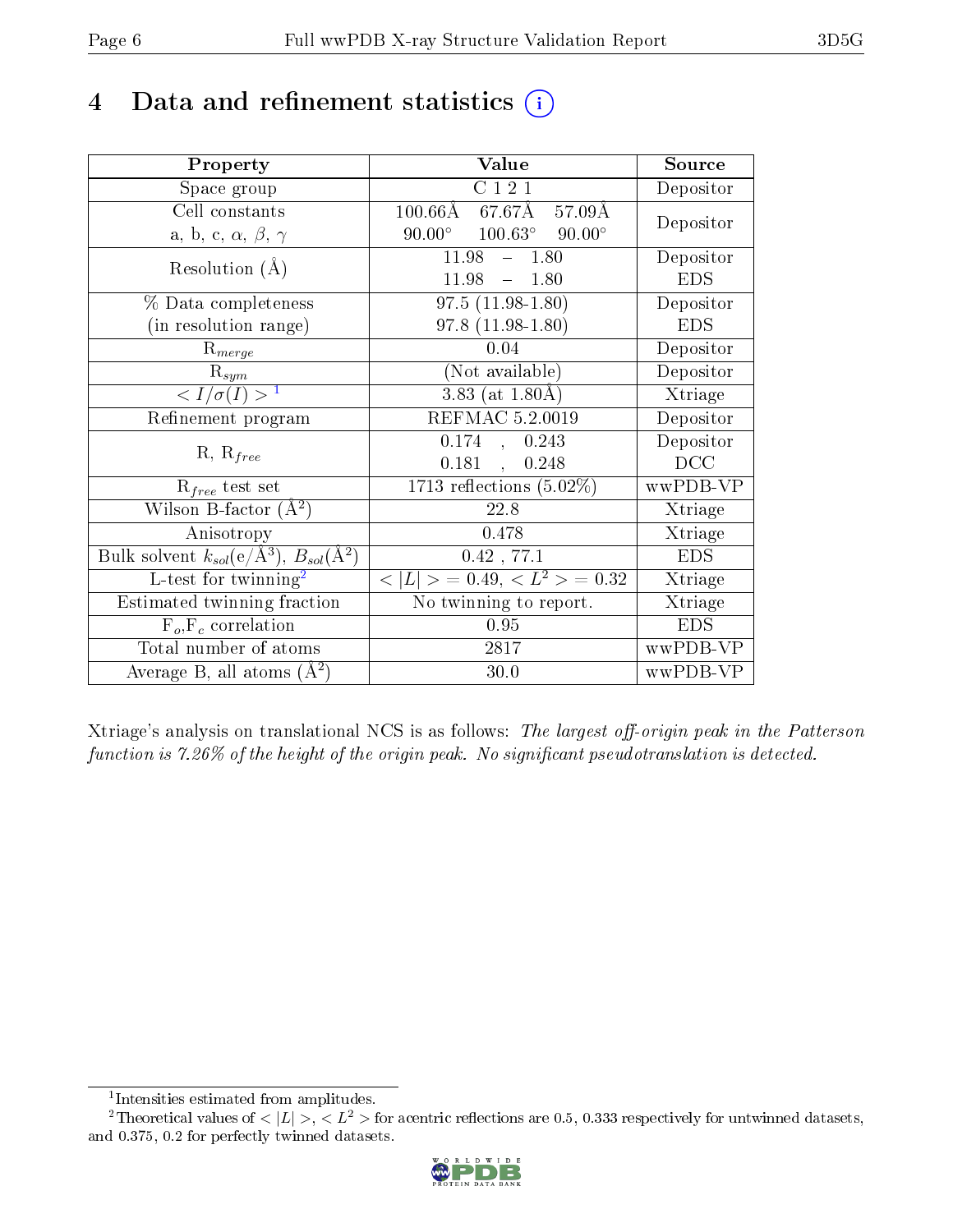## 5 Model quality  $(i)$

### 5.1 Standard geometry  $(i)$

Bond lengths and bond angles in the following residue types are not validated in this section: SO4

The Z score for a bond length (or angle) is the number of standard deviations the observed value is removed from the expected value. A bond length (or angle) with  $|Z| > 5$  is considered an outlier worth inspection. RMSZ is the root-mean-square of all Z scores of the bond lengths (or angles).

| Mol | Chain |      | Bond lengths      | Bond angles |                      |  |
|-----|-------|------|-------------------|-------------|----------------------|--|
|     |       | RMSZ | # $ Z >5$         | RMSZ        | # $ Z >5$            |  |
|     |       | 1.17 | $1/795(0.1\%)$    | 1.24        | $7/1080~(0.6\%)$     |  |
|     |       | 0.95 | 0/791             | 0.90        | $1/1075(0.1\%)$      |  |
|     |       | 1.11 | $2/794$ $(0.3\%)$ | 1.06        | $3/1079$ $(0.3\%)$   |  |
| AH  |       | 1.08 | 3/2380            | 1.07        | 11/3234<br>$(0.3\%)$ |  |

All (3) bond length outliers are listed below:

| Mol |  | Chain   $\text{Res}$   $\text{Type}$   Atoms | $Z_{-}$ | . Observed $(A)$ | Ideal $(A)$ |
|-----|--|----------------------------------------------|---------|------------------|-------------|
|     |  | $CD-NE$                                      | $-6.93$ |                  | 40          |
|     |  | $CB-CG$                                      | 6.26    | .64              | 152         |
|     |  | $CG-CD1$                                     | $-5.41$ | l 39             | .39         |

| Mol | Chain | Res | <b>Type</b>          | Atoms                 | Z        | Observed $(°)$ | Ideal(°) |
|-----|-------|-----|----------------------|-----------------------|----------|----------------|----------|
|     | А     | 70  | $\rm{ARG}$           | NE-CZ-NH <sub>2</sub> | $-18.29$ | 111.16         | 120.30   |
| 1   | А     | 70  | $\rm{ARG}$           | NE-CZ-NH1             | 15.23    | 127.92         | 120.30   |
|     | C     | 33  | <b>ASN</b>           | $C-N-CA$              | $-9.71$  | 97.44          | 121.70   |
|     | C     | 33  | <b>ASN</b>           | $O$ C-N               | $-7.22$  | 111.14         | 122.70   |
|     | А     | 45  | $\rm{ARG}$           | NE-CZ-NH <sub>2</sub> | $-6.63$  | 116.99         | 120.30   |
|     | А     | 85  | <b>ASP</b>           | CB-CG-OD1             | 6.12     | 123.80         | 118.30   |
|     | А     | 66  | <b>ASP</b>           | $CB-CG-OD1$           | 5.46     | 123.22         | 118.30   |
|     | А     | 7   | <b>ASP</b>           | $CB-CG-OD2$           | 5.36     | 123.12         | 118.30   |
|     | C     | 34  | $\rm{ARG}$           | NE-CZ-NH1             | 5.31     | 122.96         | 120.30   |
|     | А     | 70  | $\rm{ARG}$           | $CD-NE- CZ$           | 5.12     | 130.78         | 123.60   |
|     | В     | 7   | $\operatorname{ASP}$ | $CB-CG-OD2$           | 5.03     | 122.83         | 118.30   |

All (11) bond angle outliers are listed below:

There are no chirality outliers.

There are no planarity outliers.

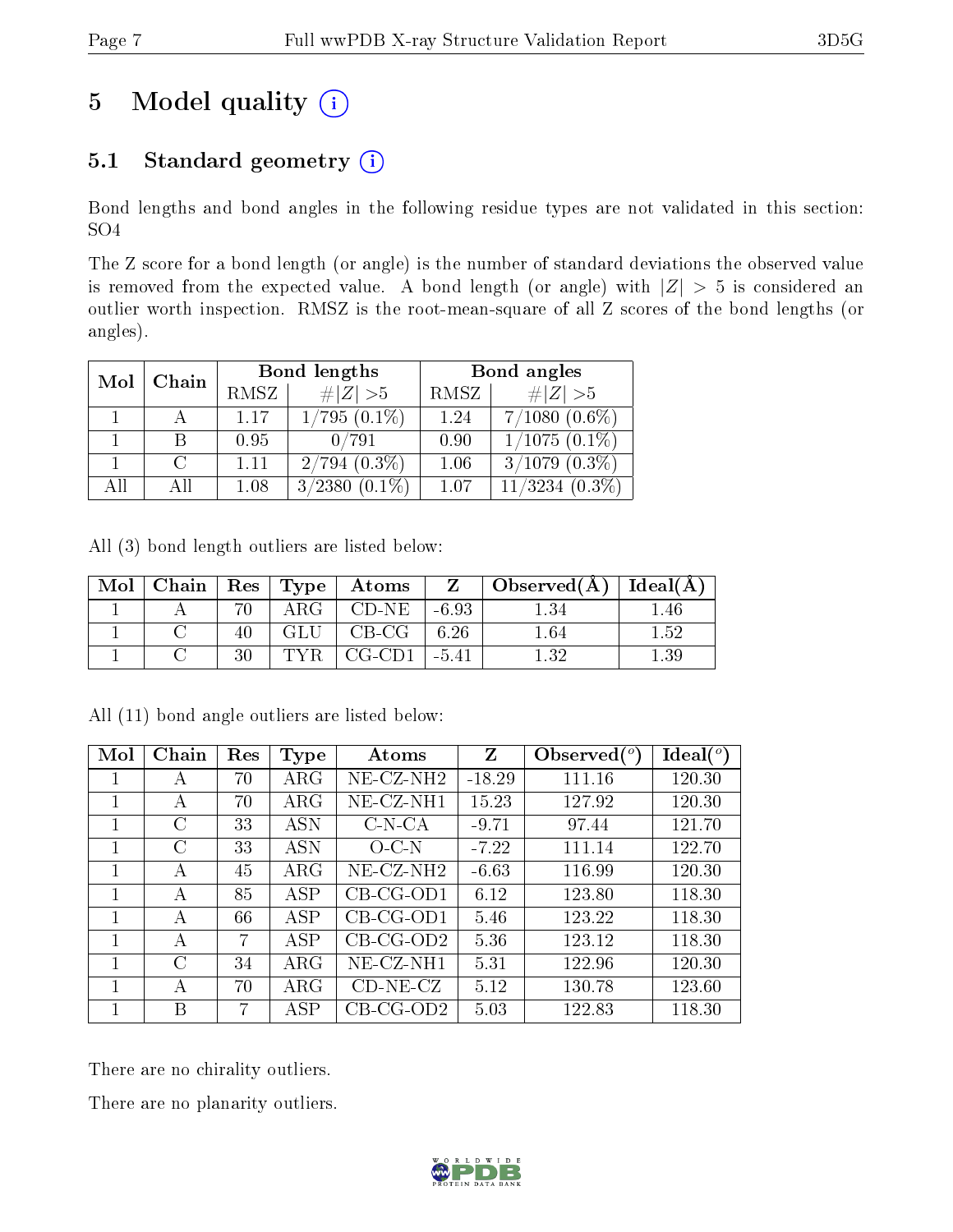#### $5.2$  Too-close contacts  $(i)$

In the following table, the Non-H and H(model) columns list the number of non-hydrogen atoms and hydrogen atoms in the chain respectively. The H(added) column lists the number of hydrogen atoms added and optimized by MolProbity. The Clashes column lists the number of clashes within the asymmetric unit, whereas Symm-Clashes lists symmetry related clashes.

| $\bf{Mol}$ |   |      | Chain   Non-H   $H (model)$ | H(added) |    | $Class   Symm-Class$ |
|------------|---|------|-----------------------------|----------|----|----------------------|
|            |   | 769  |                             | 723      | 25 |                      |
|            |   | 770  |                             | 727      | 24 |                      |
|            |   | 768  |                             | 721      | 24 |                      |
|            |   |      |                             |          |    |                      |
| ച          |   | 187  |                             |          | 13 |                      |
| ച          | В | 149  |                             |          |    |                      |
| ച          |   | 169  |                             |          |    |                      |
|            |   | 2817 |                             | 2171     | 65 |                      |

The all-atom clashscore is defined as the number of clashes found per 1000 atoms (including hydrogen atoms). The all-atom clashscore for this structure is 14.

All (65) close contacts within the same asymmetric unit are listed below, sorted by their clash magnitude.

|                  |                    | Interatomic      | Clash           |
|------------------|--------------------|------------------|-----------------|
| Atom-1           | Atom-2             | distance $(\AA)$ | overlap $(\AA)$ |
| 1:A:27:ASN:HB2   | 3:A:491:HOH:O      | 1.44             | 1.13            |
| 1:B:27:ASN:ND2   | 1:C:27[B]:ASN:HD22 | 1.54             | 1.05            |
| 1: A:61:THR:OG1  | 1:A:70:ARG:HD2     | 1.64             | 0.98            |
| 1: A:27: ASN:HB2 | 3:A:158:HOH:O      | 1.65             | 0.94            |
| 1:A:44:SER:HB3   | 1:A:48:LYS:HZ2     | 1.33             | 0.94            |
| 1:B:27:ASN:HD22  | 1:C:27[B]:ASN:ND2  | 1.69             | 0.89            |
| 1:B:27:ASN:ND2   | 1:C:27[B]:ASN:ND2  | 2.22             | 0.84            |
| 1:B:27:ASN:HD22  | 1:C:27[B]:ASN:HD22 | 1.19             | 0.84            |
| 1:A:44:SER:HB3   | 1: A:48: LYS:NZ    | 1.95             | 0.80            |
| 1:B:26:LYS:NZ    | 1: B:28: GLY:O     | 2.18             | 0.72            |
| 1:A:51:ASN:HD22  | 1:C:42:ARG:HH22    | 1.39             | 0.70            |
| 1:C:51:ASN:HB3   | 3:C:388:HOH:O      | 1.92             | 0.69            |
| 1:B:27:ASN:OD1   | 3:B:485:HOH:O      | 2.11             | 0.69            |
| 1:B:2:ASP:OD1    | 3:B:484:HOH:O      | 2.12             | 0.68            |
| 1:B:45:ARG:HD2   | 3:B:175:HOH:O      | 1.95             | 0.66            |
| 1:B:51:ASN:ND2   | 3:B:447:HOH:O      | 2.28             | 0.66            |
| 1:B:26:LYS:NZ    | 3:B:255:HOH:O      | 2.29             | 0.65            |
| 1:B:45:ARG:CD    | 3:B:175:HOH:O      | 2.45             | 0.63            |
| 1:B:26:LYS:HD2   | 3:B:257:HOH:O      | 1.99             | 0.63            |
| 1:B:55:HIS:HD2   | 3:B:162:HOH:O      | 1.83             | 0.61            |

Continued on next page...

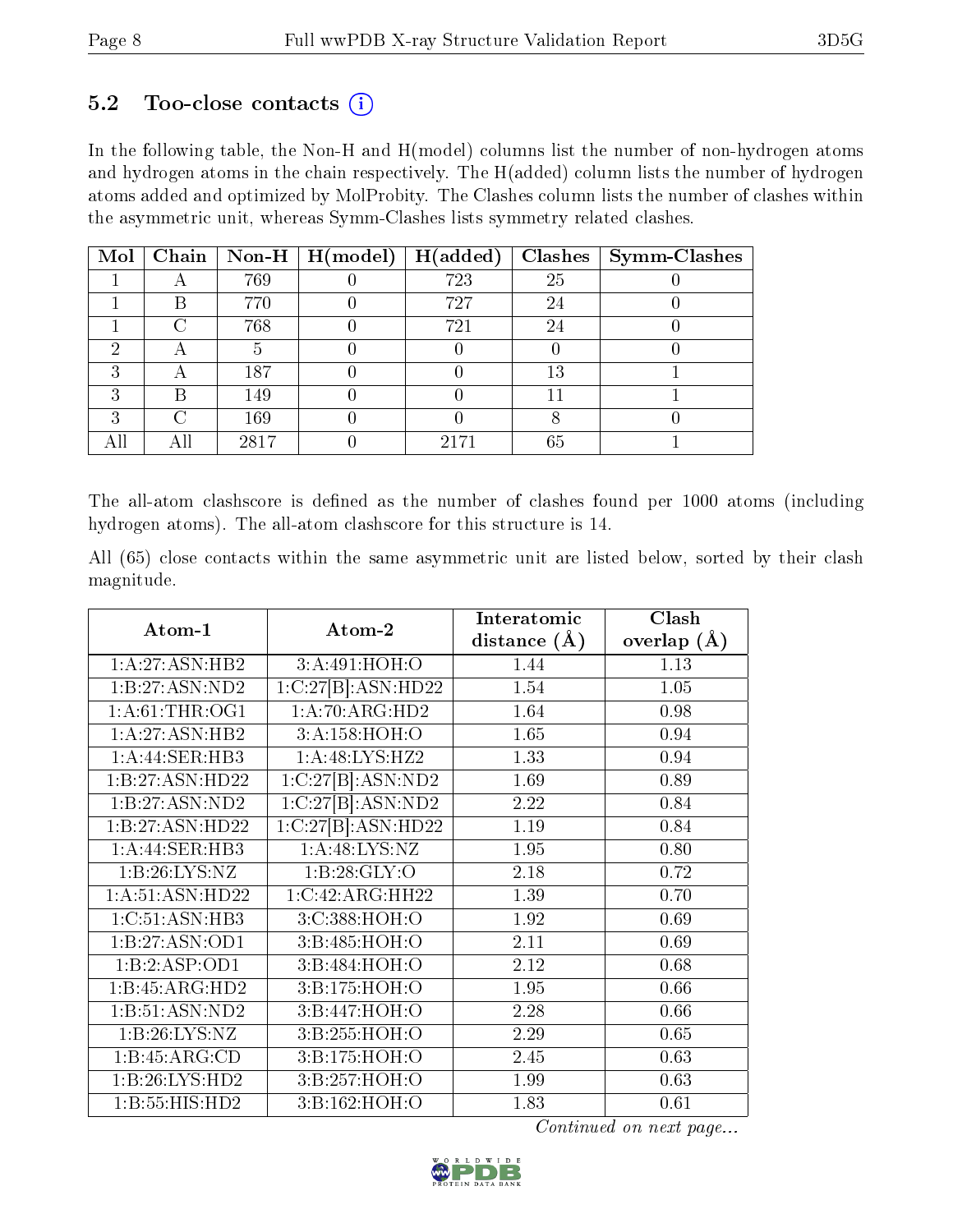| Connenaca promo precio do pago<br>Atom-1 | Atom-2            | Interatomic       | Clash             |
|------------------------------------------|-------------------|-------------------|-------------------|
|                                          |                   | distance $(A)$    | overlap $(A)$     |
| 1:A:85:ASP:OD2                           | 1: A:89:THR:HG23  | 1.99              | 0.61              |
| 1:C:38:VAL:HG13                          | 1:C:52:GLY:HA2    | 1.83              | 0.61              |
| 1:B:45:ARG:NE                            | 3:B:175:HOH:O     | 2.34              | 0.60              |
| 1:C:38:VAL:CG1                           | 1:C:52:GLY:HA2    | 2.32              | 0.60              |
| 1: A:51: ASN:ND2                         | 1:C:42:ARG:HH12   | 2.01              | 0.59              |
| 1:C:55:HIS:HD2                           | 3:C:293:HOH:O     | 1.87              | 0.57              |
| 1:A:62:PRO:HG3                           | 3:A:477:HOH:O     | $\overline{2.05}$ | 0.56              |
| 1: A: 55: HIS: HE1                       | 3:A:200:HOH:O     | 1.88              | 0.55              |
| 1:B:12:LYS:HD2                           | 3:B:184:HOH:O     | 2.06              | 0.55              |
| 1: A:61:THR:OG1                          | 1: A:70: ARG:CD   | 2.48              | 0.54              |
| 1:A:3:PRO:HD2                            | 3:A:205:HOH:O     | 2.06              | 0.54              |
| 1:B:40:GLU:OE2                           | 1:B:42:ARG:NH1    | 2.40              | 0.54              |
| 1:C:40:GLU:OE2                           | 1:C:42:ARG:NH2    | 2.43              | 0.52              |
| 1:A:2:ASP:HB2                            | 3:A:161:HOH:O     | 2.09              | 0.52              |
| 1:B:27:ASN:HB2                           | 3:B:224:HOH:O     | 2.09              | 0.52              |
| 1:C:2:ASP:HB3                            | 1:C:3:PRO:HD2     | 1.92              | 0.51              |
| 1:C:34:ARG:O                             | 1:C:37:VAL:HG22   | 2.12              | 0.50              |
| 1:A:27:ASN:CB                            | 3:A:158:HOH:O     | 2.41              | 0.50              |
| 1: A:62: PRO:O                           | 1: A:64:SER:N     | 2.45              | 0.50              |
| 1:C:34:ARG:CB                            | 3:C:339:HOH:O     | $\overline{2}.60$ | 0.49              |
| 1: A: 55: HIS: HD2                       | 3:A:128:HOH:O     | 1.96              | 0.48              |
| 1:A:51:ASN:HD22                          | 1:C:42:ARG:NH2    | 2.07              | 0.48              |
| 1:B:96:ARG:HD3                           | 3:C:366:HOH:O     | 2.14              | 0.47              |
| 1: A:64: SER:OG                          | 1:A:66:ASP:N      | 2.47              | 0.47              |
| 1:C:38:VAL:HG12                          | 1:C:40:GLU:HG3    | 1.96              | 0.46              |
| 1:C:31:PRO:HG2                           | 1:C:32:TYR:CD2    | 2.50              | 0.46              |
| 1:A:42:ARG:NH2                           | 3:A:492:HOH:O     | 2.42              | 0.46              |
| 1:C:23:LEU:HD23                          | 1:C:26:LYS:HE3    | 1.96              | $\overline{0}.45$ |
| 1:C:34:ARG:HB3                           | 3:C:339:HOH:O     | 2.17              | 0.45              |
| 1:B:27:ASN:HB2                           | 1:C:27[A]:ASN:ND2 | 2.33              | 0.44              |
| 1:C:40:GLU:HG2                           | 3:C:307:HOH:O     | 2.17              | 0.44              |
| 1: A:64: SER:OG                          | 1: A:65: ASN: N   | 2.48              | 0.43              |
| 1:C:61:THR:OG1                           | 1:C:70:ARG:HD2    | 2.19              | 0.43              |
| 1:B:85:ASP:CG                            | 1:B:88:ALA:HB3    | 2.39              | 0.43              |
| 1:B:54:TYR:HA                            | 1:B:74:THR:O      | 2.18              | 0.43              |
| 1:A:16[A]:GLN:NE2                        | 3:A:477:HOH:O     | 2.44              | 0.42              |
| 1:B:45:ARG:CG                            | 1:B:45:ARG:HH11   | 2.32              | 0.42              |
| 1:B:40:GLU:OE2                           | 1:B:42:ARG:CZ     | 2.67              | 0.42              |
| 1:B:96:ARG:HD3                           | 3:C:303:HOH:O     | 2.19              | 0.42              |
| 1:C:34:ARG:HB2                           | 3:C:339:HOH:O     | 2.18              | 0.41              |
| 1:A:11:THR:OG1                           | 1: A:97: CYS: OXT | 2.32              | 0.41              |

Continued from previous page.

Continued on next page...

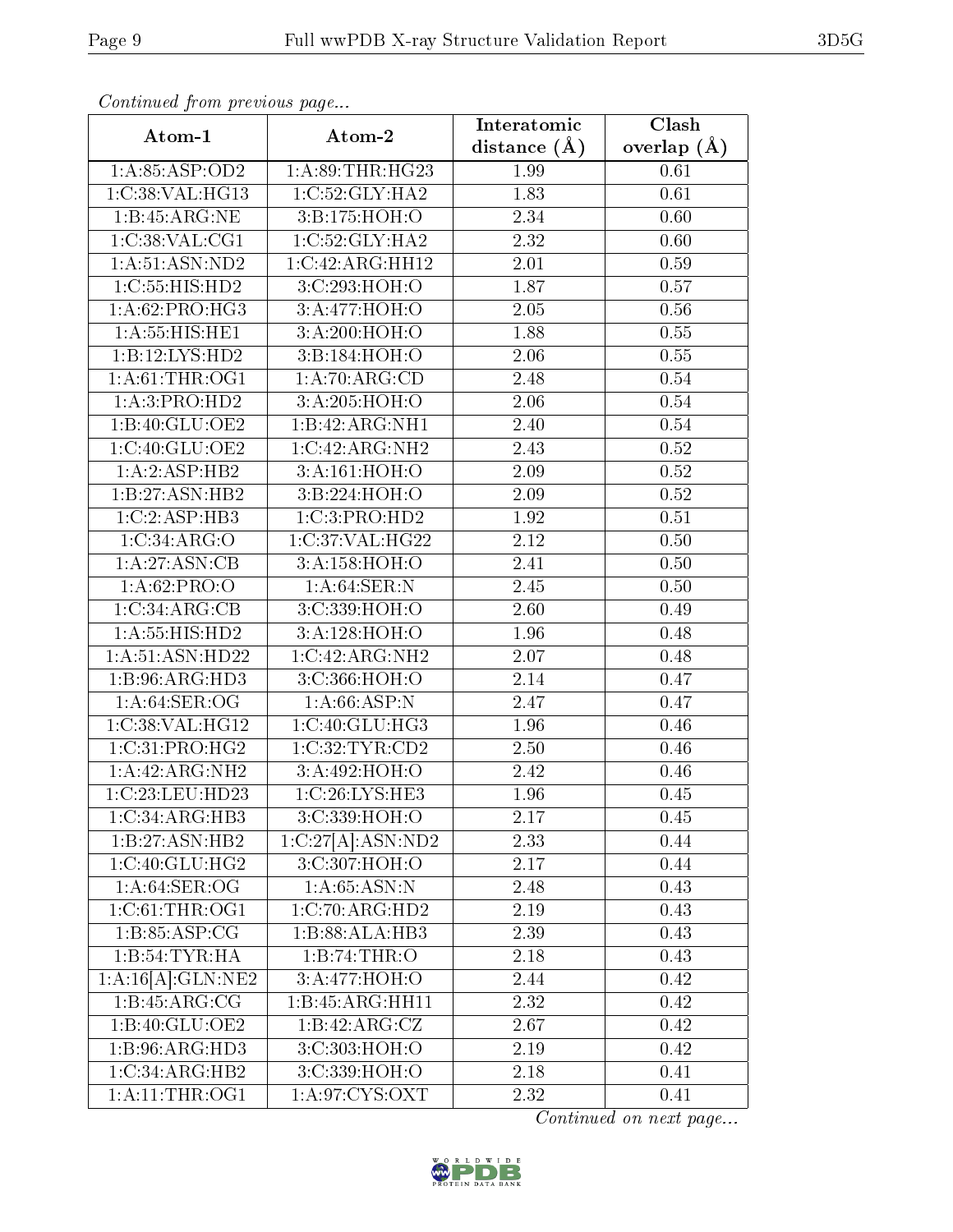| Atom-1             | $\boldsymbol{\mathrm{Atom}\text{-}2}$ | Interatomic<br>distance (A | Clash<br>overlap<br>(A) |
|--------------------|---------------------------------------|----------------------------|-------------------------|
| 1: A:66:ASP:HB2    | 3:A:246:HOH:O                         | 2.21                       | 0.41                    |
| 1: A: 12: LYS: HE3 | 3:A:498:HOH:O                         | 2.19                       | 0.41                    |
| 1:C:54:TYR:HA      | $1:C:74$ : THR: O                     | 2.21                       | 0.41                    |
| 1: A:27:ASN:ND2    | 3:A:133:HOH:O                         | 2.50                       | D 41                    |

Continued from previous page...

All (1) symmetry-related close contacts are listed below. The label for Atom-2 includes the symmetry operator and encoded unit-cell translations to be applied.

| Atom-1 | Atom-2                                   | Interatomic<br>distance $(A)$ | ${\rm Class}$<br>overlap $(A)$ |
|--------|------------------------------------------|-------------------------------|--------------------------------|
|        | $3:A:111:HOH:O$   $3:B:486:HOH:O[4 555]$ | 2.02                          |                                |

#### 5.3 Torsion angles (i)

#### 5.3.1 Protein backbone (i)

In the following table, the Percentiles column shows the percent Ramachandran outliers of the chain as a percentile score with respect to all X-ray entries followed by that with respect to entries of similar resolution.

The Analysed column shows the number of residues for which the backbone conformation was analysed, and the total number of residues.

| Mol | Chain   | Analysed        | Favoured | Allowed  | Outliers | Percentiles |     |
|-----|---------|-----------------|----------|----------|----------|-------------|-----|
|     | А       | 95/97(98%)      | 92(97%)  | $2(2\%)$ | $1(1\%)$ | 14          | 4   |
|     | B       | 95/97(98%)      | 93 (98%) | $2(2\%)$ |          | 100         | 100 |
|     | $\rm C$ | 95/97(98%)      | 92(97%)  | $3(3\%)$ |          |             | 100 |
| All | All     | $285/291(98\%)$ | 277(97%) | $7(2\%)$ | $1(0\%)$ |             | 21  |

All (1) Ramachandran outliers are listed below:

| Chain | Res | vpe |
|-------|-----|-----|
|       |     |     |

#### 5.3.2 Protein sidechains  $(i)$

In the following table, the Percentiles column shows the percent sidechain outliers of the chain as a percentile score with respect to all X-ray entries followed by that with respect to entries of similar resolution.

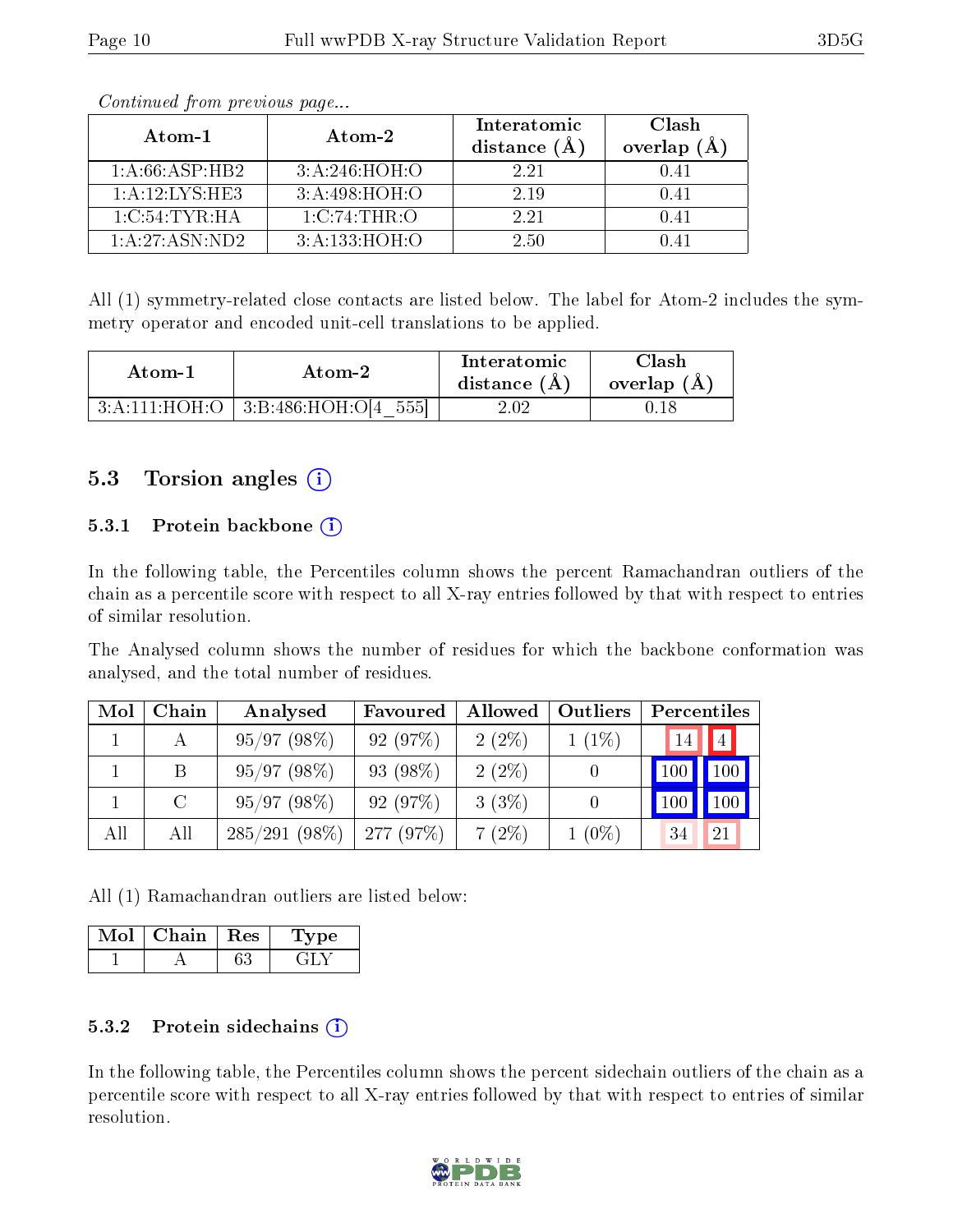| Mol | Chain         | Analysed          | Rotameric  | Outliers | Percentiles |
|-----|---------------|-------------------|------------|----------|-------------|
|     |               | $82/81(101\%)$    | $81(99\%)$ | $1(1\%)$ | 65<br>71    |
|     | B             | $81/81$ (100%)    | 77 (95%)   | $4(5\%)$ | 25<br>11    |
|     | $\mathcal{C}$ | $82/81$ (101\%)   | 80 (98%)   | $2(2\%)$ | 36<br>49    |
| All | All           | $245/243$ (101\%) | 238 (97%)  | 7(3%)    | 29<br>42    |

The Analysed column shows the number of residues for which the sidechain conformation was analysed, and the total number of residues.

All (7) residues with a non-rotameric sidechain are listed below:

| Mol | Chain | Res | Type       |
|-----|-------|-----|------------|
|     |       | 65  | <b>ASN</b> |
|     | В     | 26  | <b>LYS</b> |
|     |       | 34  | ARG        |
|     |       | 43  | GLU        |
|     | В     | 45  | ARG        |
|     | C     | 64  | <b>SER</b> |
|     |       | 65  | ASN        |

Some sidechains can be flipped to improve hydrogen bonding and reduce clashes. All (7) such sidechains are listed below:

| Mol | Chain | Res | Type             |
|-----|-------|-----|------------------|
|     |       | 51  | $\overline{ASN}$ |
|     |       | 55  | <b>HIS</b>       |
|     |       | 80  | <b>GLN</b>       |
|     |       | 91  | <b>GLN</b>       |
|     | R     | 27  | $\overline{ASN}$ |
|     |       | 55  | HIS              |
|     |       | 55  | <b>HIS</b>       |

#### 5.3.3 RNA [O](https://www.wwpdb.org/validation/2017/XrayValidationReportHelp#rna)i

There are no RNA molecules in this entry.

#### 5.4 Non-standard residues in protein, DNA, RNA chains (i)

There are no non-standard protein/DNA/RNA residues in this entry.

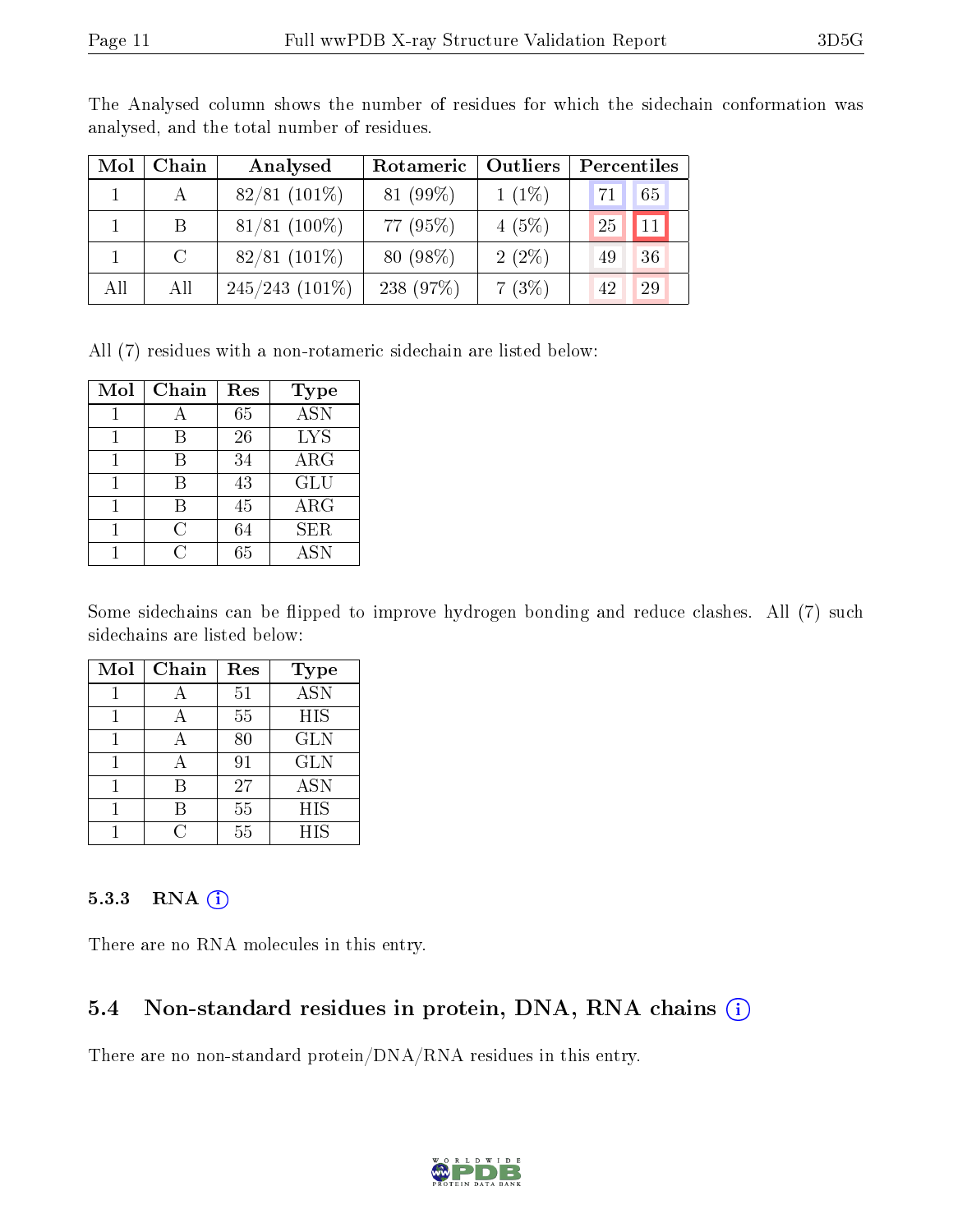#### 5.5 Carbohydrates (i)

There are no carbohydrates in this entry.

#### 5.6 Ligand geometry  $(i)$

1 ligand is modelled in this entry.

In the following table, the Counts columns list the number of bonds (or angles) for which Mogul statistics could be retrieved, the number of bonds (or angles) that are observed in the model and the number of bonds (or angles) that are defined in the Chemical Component Dictionary. The Link column lists molecule types, if any, to which the group is linked. The Z score for a bond length (or angle) is the number of standard deviations the observed value is removed from the expected value. A bond length (or angle) with  $|Z| > 2$  is considered an outlier worth inspection. RMSZ is the root-mean-square of all Z scores of the bond lengths (or angles).

| $\vert$ Type $\vert$ Chain $\vert$ Res $\vert$ Link $\vert$<br>Mol |     |    |        | Bond lengths                                                      |  |       | Bond angles |  |
|--------------------------------------------------------------------|-----|----|--------|-------------------------------------------------------------------|--|-------|-------------|--|
|                                                                    |     |    |        | Counts   RMSZ $\mid \#  Z  > 2$   Counts   RMSZ $\mid \#  Z  > 2$ |  |       |             |  |
|                                                                    | SO4 | 98 | $\sim$ | $0.38\,$                                                          |  | 6,6,6 | 0.66        |  |

There are no bond length outliers.

There are no bond angle outliers.

There are no chirality outliers.

There are no torsion outliers.

There are no ring outliers.

No monomer is involved in short contacts.

#### 5.7 [O](https://www.wwpdb.org/validation/2017/XrayValidationReportHelp#nonstandard_residues_and_ligands)ther polymers  $(i)$

There are no such residues in this entry.

#### 5.8 Polymer linkage issues (i)

There are no chain breaks in this entry.

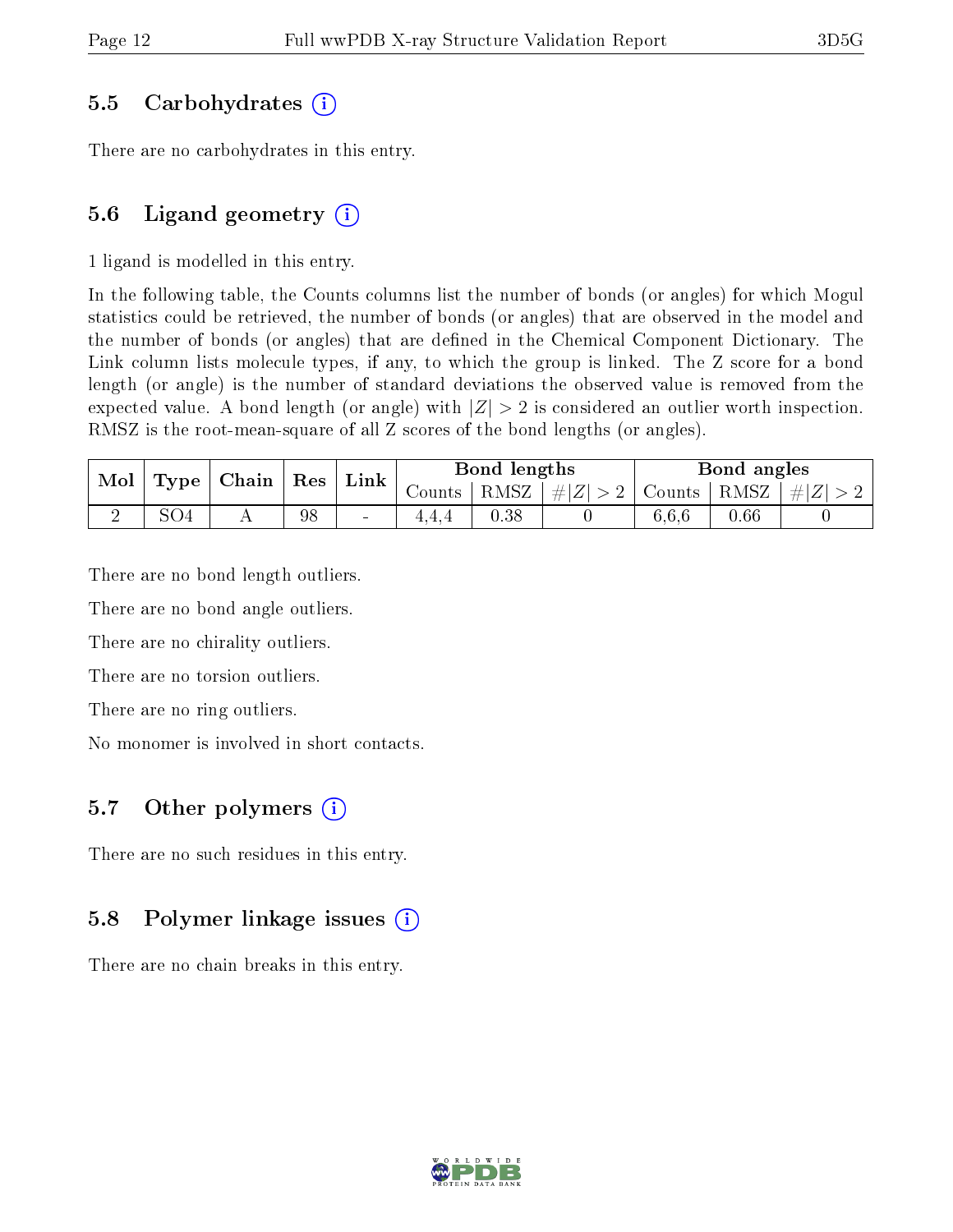### 6 Fit of model and data  $(i)$

### 6.1 Protein, DNA and RNA chains  $(i)$

In the following table, the column labelled  $#RSRZ> 2'$  contains the number (and percentage) of RSRZ outliers, followed by percent RSRZ outliers for the chain as percentile scores relative to all X-ray entries and entries of similar resolution. The OWAB column contains the minimum, median,  $95<sup>th</sup>$  percentile and maximum values of the occupancy-weighted average B-factor per residue. The column labelled ' $Q< 0.9$ ' lists the number of (and percentage) of residues with an average occupancy less than 0.9.

| Mol | Chain         | Analysed        | ${ <\hspace{-1.5pt}{\mathrm{RSRZ}} \hspace{-1.5pt}>}$ | $\rm \#RSRZ{>}2$                     | $OWAB(A^2)$    | Q <sub>0.9</sub> |
|-----|---------------|-----------------|-------------------------------------------------------|--------------------------------------|----------------|------------------|
|     |               | 96/97(98%)      | $-0.18$                                               | $5(5\%)$ 27<br><sup>22</sup>         | 13, 20, 45, 51 |                  |
|     | B             | $97/97(100\%)$  | 0.15                                                  | $\vert \vert 9 \vert$<br>$8(8\%)$ 11 | 19, 30, 49, 60 |                  |
|     | $\mathcal{C}$ | 96/97(98%)      | 0.31                                                  | 15 11<br>7(7%)                       | 19, 28, 54, 61 |                  |
| All | All           | $289/291(99\%)$ | 0.09                                                  | 13 <br>$20(6\%)$<br>16               | 13, 27, 49, 61 |                  |

All (20) RSRZ outliers are listed below:

| Mol            | Chain                   | Res            | Type                      | <b>RSRZ</b> |
|----------------|-------------------------|----------------|---------------------------|-------------|
| $\mathbf{1}$   | $\rm C$                 | 3              | PRO                       | 9.7         |
| $\overline{1}$ | $\overline{\rm C}$      | $\overline{4}$ | <b>ALA</b>                | 6.9         |
| $\overline{1}$ | $\overline{\rm A}$      | 63             | <b>GLY</b>                | 6.8         |
| $\overline{1}$ | $\overline{\rm C}$      | $\overline{2}$ | $\overline{\text{ASP}}$   | 5.4         |
| $\mathbf{1}$   | $\boldsymbol{A}$        | 65             | <b>ASN</b>                | 5.4         |
| $\overline{1}$ | $\overline{\rm A}$      | 3              | PRO                       | $5.2\,$     |
| $\overline{1}$ | $\overline{\mathrm{B}}$ | 65             | <b>ASN</b>                | 4.9         |
| $\overline{1}$ | $\overline{\rm C}$      | 65             | <b>ASN</b>                | 4.9         |
| $\overline{1}$ | $\overline{\rm C}$      | 63             | $\overline{\text{GLY}}$   | 4.4         |
| $\mathbf{1}$   | $\boldsymbol{B}$        | 32             | <b>TYR</b>                | 4.2         |
| $\overline{1}$ | $\overline{\rm A}$      | $\overline{4}$ | $\overline{\rm ALA}$      | 3.9         |
| $\overline{1}$ | $\overline{B}$          | 42             | ${\rm ARG}$               | 3.2         |
| $\mathbf{1}$   | $\boldsymbol{B}$        | 29             | PRO                       | 3.2         |
| $\mathbf{1}$   | $\boldsymbol{B}$        | 64             | <b>SER</b>                | 3.1         |
| $\mathbf{1}$   | B                       | 66             | $\operatorname{ASP}$      | 2.9         |
| $\overline{1}$ | $\overline{\rm C}$      | 66             | ASP                       | 2.9         |
| $\mathbf{1}$   | $\overline{B}$          | 63             | <b>GLY</b>                | 2.8         |
| $\overline{1}$ | $\overline{\mathrm{B}}$ | 33             | $\overline{\mathrm{ASN}}$ | $2.5\,$     |
| $\mathbf{1}$   | $\overline{\rm C}$      | 62             | PRO                       | $2.0\,$     |
| $\overline{1}$ | A                       | 64             | <b>SER</b>                | 2.0         |